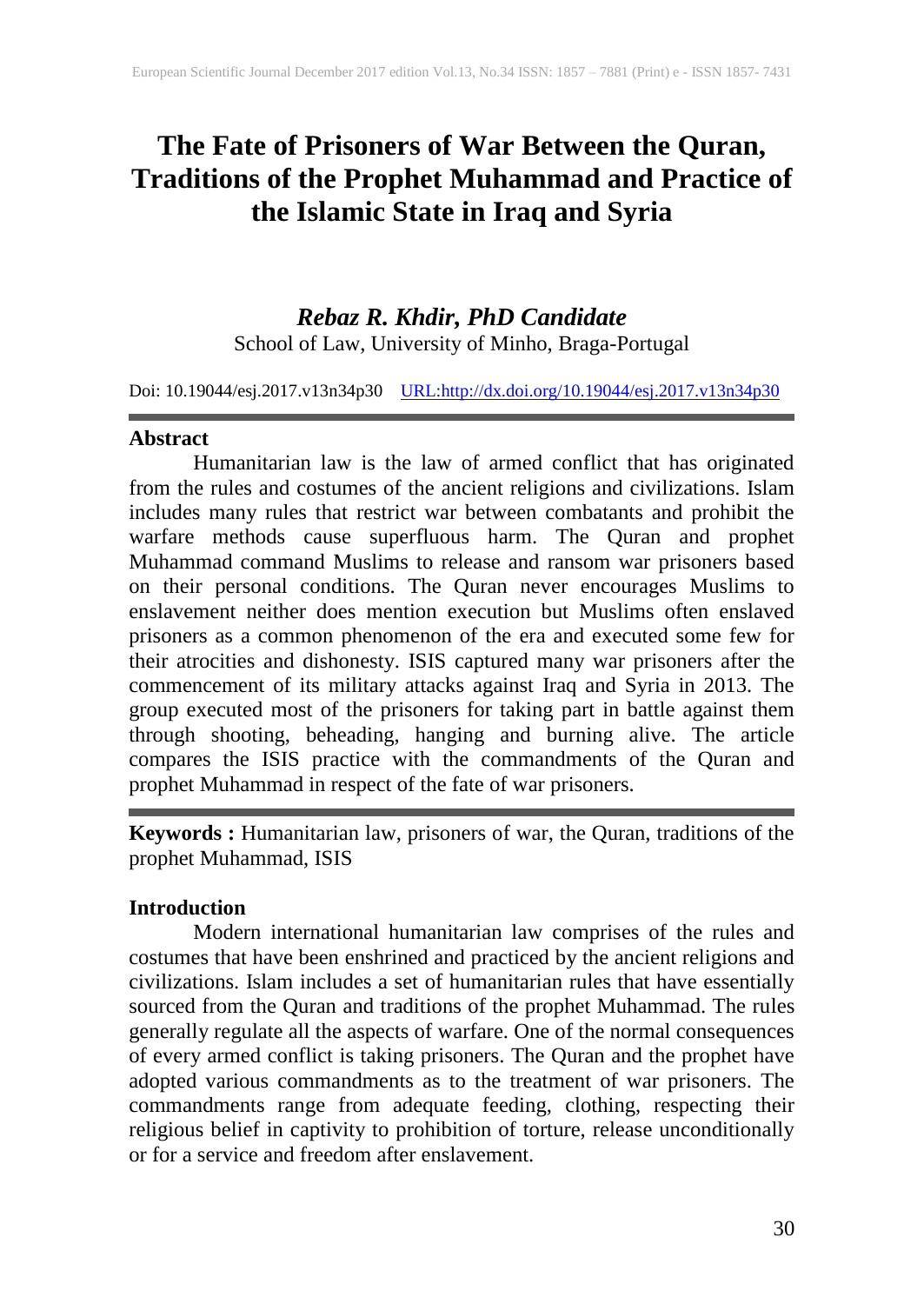The Islamic State in Iraq and Syria (ISIS) is the most radical modern Islamic group which has been listed among the terrorist organizations by almost all the world states. The group carried out intensive military attacks against Iraq and Syria from 2013 to 2014 and seized 12,000 to 35,000 miles from the two countries by August 2014 (Gilsinan, 2014). In the course of its military operations, ISIS captured many war prisoners. The group held the prisoners without food, water, defence and communication with their family members. The group's fighters tortured the prisoners through whipping, electrocuting and horrific psychological methods and executed most of them through shooting, beheading, hanging and burning alive.

There are, though, many books and manuscripts available as to the ISIS background, ideology, military forces and criminal records; there is still a lack of a comparative literature between ISIS and Islam in respect of adherence to humanitarian rules. Such a study helps to have a proper understanding of Islam and ISIS regarding the fate of war prisoners.

The article firstly addresses the relevant Quranic verses and traditions of the prophet Muhammad as to the fate of war prisoners. It later reports the ISIS criminal records of torture and execution of prisoners. It finally provides a comparative conclusion between the commandments of the Quran and prophet Muhammad and practice of ISIS.

#### **Islam and humanitarian rules**

Humanitarian law is generally defined as the law of war or armed conflict. It is basically a legal framework which comprises of the rules and principles that humanize war through protecting persons, who are not or no longer participating in armed conflict, and regulating means and methods of warfare. International humanitarian law was first codified in the nineteenth century (Geneva Convention I) but it has initially originated from the customs and principles of the ancient religions and civilizations.

Islam is the extension of the Abrahamic religions which are based on the idea of monotheism (The Quran, 3:84; 42:13). The message of Islam is essentially similar with what the other prophets brought and taught their peoples for but it is believed by its adherents to be the final and universal divine call (The Quran, 33:40; 4:47; 3:19, 85). The main sources of Islam are the Quran and traditions of the prophet Muhammad. The secondary sources are consensus, analogical reason, juristic discretion, public interest, inference, reason and customs.

Islam generally does not allow waging war except within *jihad*. *Jihad* is though very extensive that includes every effort exerted for God (The Quran, 29:69; 22:78; 61:11; al-Bukhārī, 1997: *Hadith* No. 2784-2786); it definitely entails combat (The Quran, 22:39-40; 2: 190-193; 9:5, 123). Combative *jihad* is today restricted to defend Muslim communities and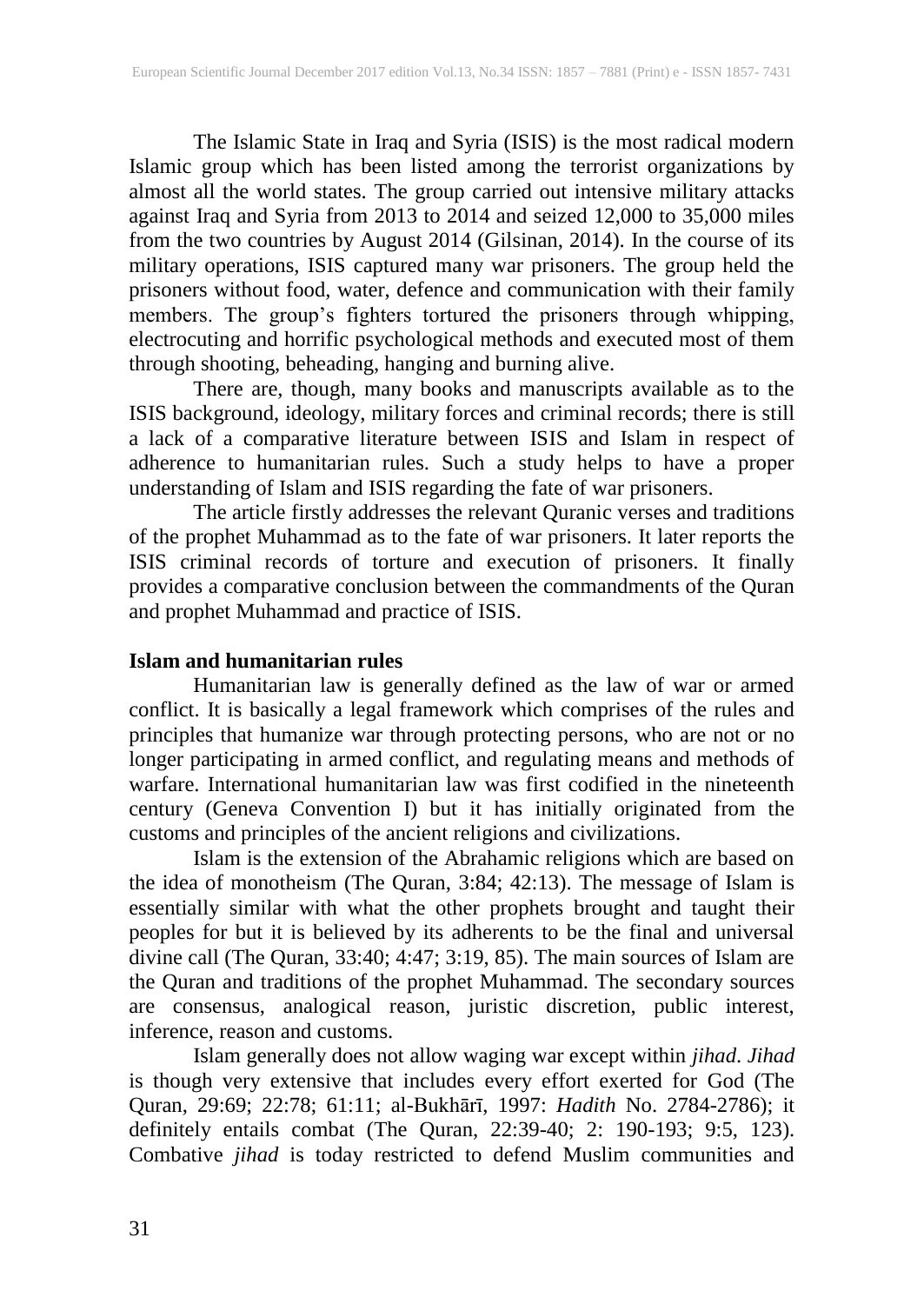territories of Islamic countries from aggression (al-Buti, 1995: 44; Kabbani). In addition, *jihad* must be accompanied with adherence to humanitarian rules prescribed in the Quran, traditions of the prophet, practices of the early predecessors and jurisprudential literature.

The classical and medieval Islamic scholarship characterized combative *jihad* based on the religious status of their enemy armies. They set forth different rules for Muslims, the people of books and polytheists. Muslim warriors had to adhere humanitarian rules more strictly in their internal conflicts and the rules were similarly stricter in international conflicts against the books' people than the ones were applicable for the polytheists. However, the distinction seems to be less important these days and the rules are equally applicable regardless of the religious status of belligerent combatants.

Islamic humanitarian rules regulate every aspect of warfare from protection of civilians and noncombatants and prohibition of attacking civilian objects to mutilation, cruel treatment, torture, besiege and starvation and killing prisoners of war. The Quran Says: "And fight in the way of Allah with those who fight against you and do not transgress. Indeed, Allah does not love the transgressors" (The Quran, 2:190). The prophet instructed the Muslim troops in fighting against the Byzantine army that "in avenging the injuries inflicted upon us molest not the harmless inmates of domestic seclusion; spare the weakness of the female sex; injure not the infants at the breast or those who are ill in bed. Refrain from demolishing the houses of the unresisting inhabitants; destroy not the means of their subsistence, nor their fruit-trees and touch not the palm ... and do not mutilate bodies and do not kill children" (Bennoune, 1994: 624; Dahlan,1996: 236; Munir, 2011: 15).

The verse generally limits war to the imminent threat of or actual act of aggression against Muslims and their land along with the adherence to the principles of necessity and proportionality. It prevents needless harm through the determination of people who can possibly be fought with and general prohibition of transgression during armed conflict. The instructions of the prophet illustrate the Quranic comprehensive term of transgression and define it as committing certain criminal acts during armed conflict that Muslims must refrain from.

### **Islam and prisoners of war**

One of the possible consequences of war is taking prisoners. Prisoners can simply be defined as combatants fighting for a side of a conflict and captured by their belligerent power. The Quran and traditions of the prophet Muhammad entail various humanitarian rules which deal with war prisoners. The rules guide Muslims to capture adversary warriors only after defeating them, treat them nice in captivity and release them upon the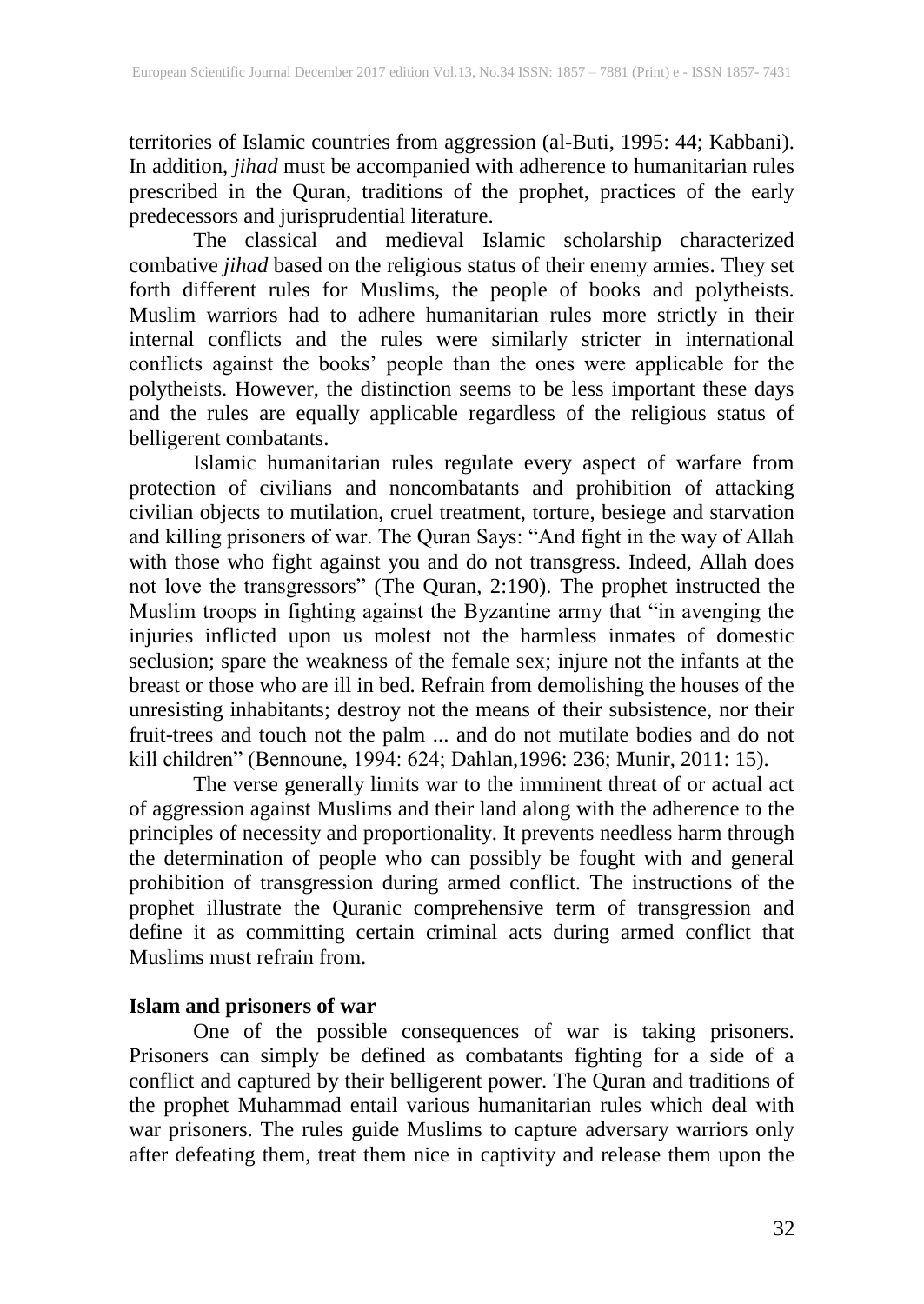termination of hostilities. The release of prisoners could be out of mercy, upon ransom or a charitable act after enslavement in accordance with personal conditions of prisoners.

### **The Quran and the fate of war prisoners**

The Quran provides extensive commandments as to the treatment of war prisoners. Some of the commandments leave some necessary spaces for juristic interpretation based on the personal conditions of prisoners. Yet, the interpretation, in any case, must not exceed human rights and humanitarian limits. The Quran, as a general rule, allows Muslims to capture belligerent warriors in battle, as it says:

"It is not for a prophet to have (take) captives (during battle) until he has thoroughly subdued the land..." (The Quran, 8:67).

The verse is a clear guidance to Muslims regarding the time that they may capture warriors from their adversary armies. It orders Muslims to fight their belligerents until they overcome them and later captivate the defeated warriors. The implications behind this verse are ending the threat of aggression Muslims face as a priority and having military ascendancy to capture adversary combatants.

The Quran also says:

"So, when you meet (encounter) those who disbelieve (in battle) strike (their) necks until when you have subdued (overcome) them (fully), then bind (tighten) firmly (their) bond(s)…" (The Quran, 47:4).

This verse is interrelated with the previous verse and accordingly Muslims must take captives in actual battles after defeating adversary armies and before the termination of hostilities.

The Quran advices Muslims how to treat prisoners in captivity and says:

"They righteous shall... offer food, for the love of Him (Allah), to the needy, the orphan and the captive, (saying): We feed you for the countenance of Allah alone. We desire from you neither reward nor gratitude" (The Quran, 76:5-9).

The verse explicitly requires Muslims to show mercy and kindness to prisoners through feeding so that they would achieve God's reward. The verse later created many noble humanitarian customs as to the treatment of war prisoners in the history of Islam.

The Quran further illustrates the fate of prisoners and says:

"…Thereafter (free them) either a favor (an act of grace) or (for) ransom until the war lays down (terminates) its burden…" (The Quran, 47:4).

The verse contains a clear determination as to the fate of prisoners. It commands Muslims to release prisoners in any case after the cessation of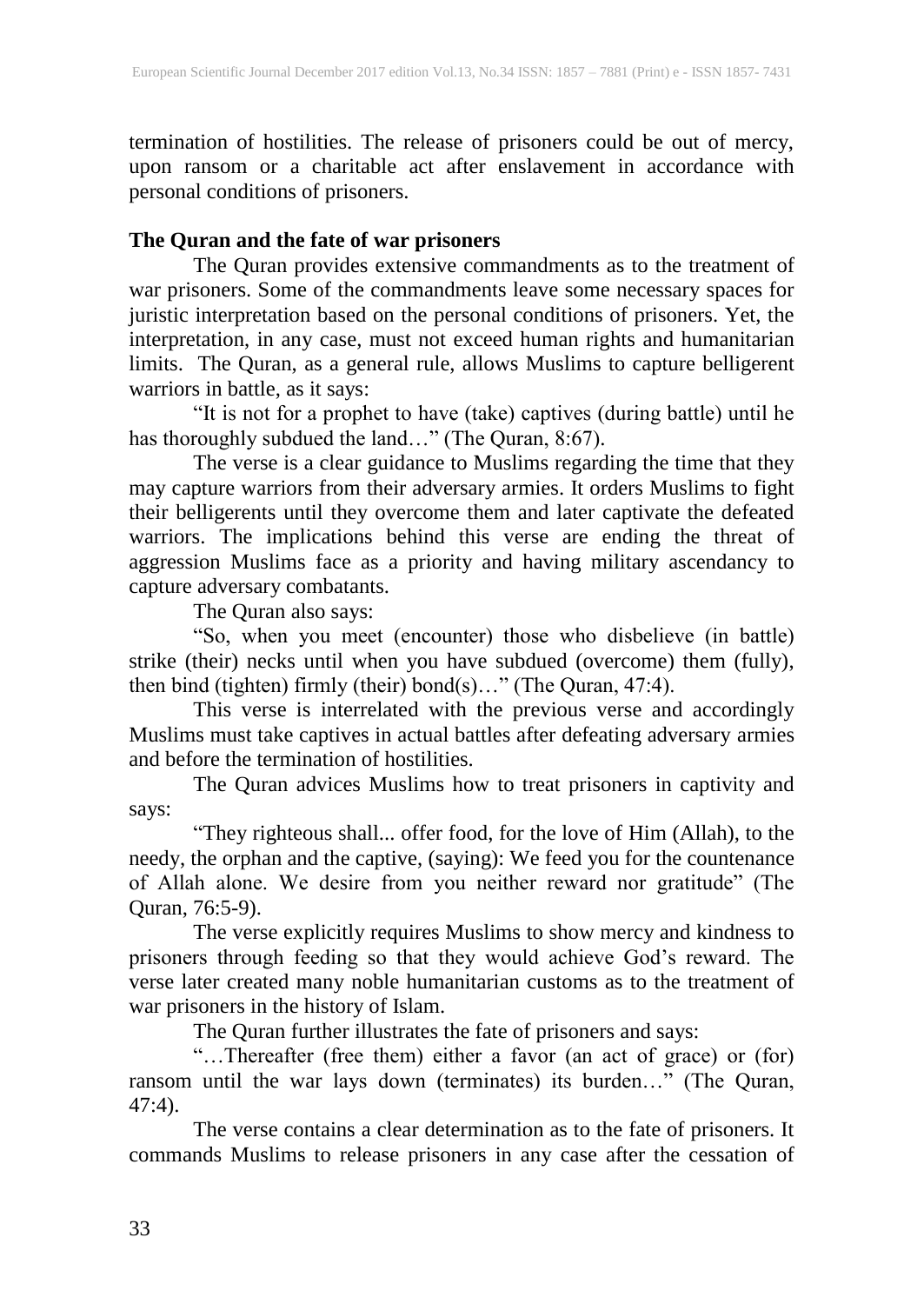hostilities. The verse moreover instructs Muslims how to release prisoners. It provides unconditional release out of pity and release for ransom. The verse prioritizes gratuitous release over ransoming prisoners by mentioning it first. It does not mention enslavement neither does refer to execution, even though they were practiced by Muslims for some reasons.

As we discussed before, there is no explicit permission for enslavement of prisoners within the Quranic verses but prisoners were enslaved by Muslims. Muslims often, along with combatants, captured women and children from their enemies and later divided them as slaves among the fighters participated in battles. Islamic scholars generally define prisoners as spoils of war. They distinguish not between the combatant prisoners and civilian prisoners. In the early Islamic history, there were enslavement cases of prisoners but most of the enslaved were civilians and not captured warriors. Yet, the Quran never adopted slavery as a social system neither did encourage Muslims to practice it. Rather, slavery was a social phenomenon of that era. Besides this, Islam established strong ideological motivations to abolish it but Muslims did not completely desist it until the global abolishment of slavery. The Quran includes many verses which strongly encourage Muslims to treat slaves humanely and free them, as it says:

"… (do) good to the parents, the relatives, the orphans, the poor, the neighbors (who are) near, the neighbors (who are) far, the companion at your side, the traveler and what your right hands possess (slaves)..." (The Quran, 4:36).

"The charities are (only) for the poor, the needy, (charity) collectors, (those whose) hearts are inclined (towards Islam), (freeing) the necks (slaves), debtors, (spending) in the way of Allah and the wayfarer..." (The Quran, 9:60).

"…But the righteous (is he) who believes in Allah, the Last Day (Judgment Day), the Angels, the Book (Scripture), the Prophets and gives wealth, in spite of love for Him (Allah), to the near relatives, the orphans, the needy, the traveler, those who ask (for help), and in freeing the necks (slaves)…" (The Quran, 2:177).

"… And whoever killed a believer by mistake, then he (must) free a believing slave and pay the blood money to the family (of the victim) unless they (the family) remits it (in) charity. But if he (the victim) was from a people hostile to you and he was a believer, then the freeing (of) a believing slave (is sufficient). And if he (the victim) was from a people (and) between you there was a covenant, then pay the blood money to his family and free a believing slave…" (The Quran, 4:92).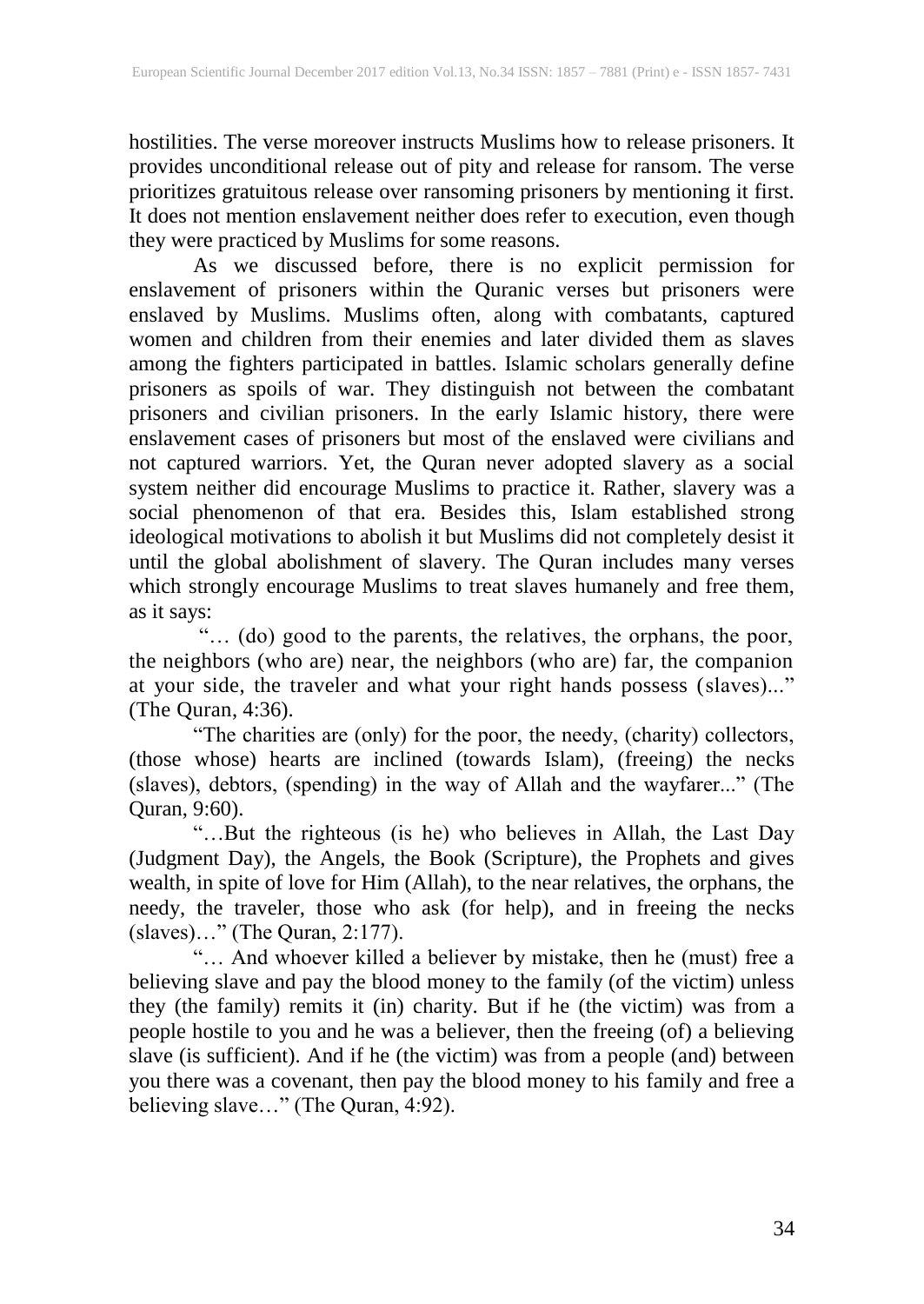"And those who declare *zihar* from (to) their wives (equating their wives to their mothers) and go back on what they said, (they shall) free a neck (slave) before they touch each other..." (The Quran, 58:3).

The abovementioned verses consider the freeing of a slave as a highly charitable act which leads to expiation of sins and great benevolence.

### **The prophet Muhammad and the fate of war prisoners**

The issue of prisoners of war might have been a complex issue in the early periods of Islam due to the lack of precedent norms, principles and rules on the one hand and the crimes that some of the prisoners had before committed against Muslims on the other hand.

In the battle of Badr (624 A.D.), Muslims captured 70 warriors (al-Bukhārī , 1997: *Hadith* No. 3039) from the Meccan pagan tribe of Quraysh. The prophet later distributed the captives among his companions (Ibn Ishaq' 2004: 309) and asked them to treat the prisoners nice (al-Tabarani, 1994: *Hadith*  No.18444). The prophet further asked his companions to offer food to the prisoners from what they themselves had (Ali , 2010: 63) and clothe them from what they themselves used to wear (al-Bukhārī, 1997: *Hadith* No. 3008). During the time of the prophet, there was no prison and the prisoners were held in private houses and mosques (Ennaji, 2013: 226). The prisoners had the right to remain on their religious faith and compulsory conversion was a prohibited act based on the Quranic commandment (The Quran, 2:256; al-Bukhārī, 1997: *Hadith* No. 4372). The prophet prevented separating prisoners, who belonged to the same family, (at-Tirmidhi, 2007: *Hadith* No. 1283; Ibn Mâjah, <sup>2007</sup> : *Hadith* No. 2250; Abu Dawd, 2008: *Hadith* No. 2696) and torture in all forms and in any time (Muslim, 2007: *Hadith* No. 2613). The early Islamic records indicate that Muslims allowed representatives of their belligerent armies to visit their prisoners within the territory of Islamic state for counting them (Yamani, 1985: 210). In the battles of Uhud (625 A.D.), Khaybar (629 A.D.), Hunayn (630 A.D.) and the later battles, Muslims captured many prisoners and treated them as they had treated the prisoners of Badr.

Muslims were responsible for the life of prisoners until the prophet would take a decision regarding their fate. The prophet released prisoners in various ways. He released some out of mercy and some others for ransom as the Quran ordered. The prophet interpreted the Quranic term of ransom based on the personal conditions of prisoners. The ransom of the prophet could form money, service to the Muslim community and prisoner exchange.

After the battle of Badr, the prophet consulted with his close companions Abu Bakr al-Sddiq and Umar Ibn al-Khattab as to the fate of the prisoners. Abu Bakr suggested release on the condition of ransom while Umar suggested killing them (Muslim, 2007: *Hadith* No. 1763; at-Tirmidhi,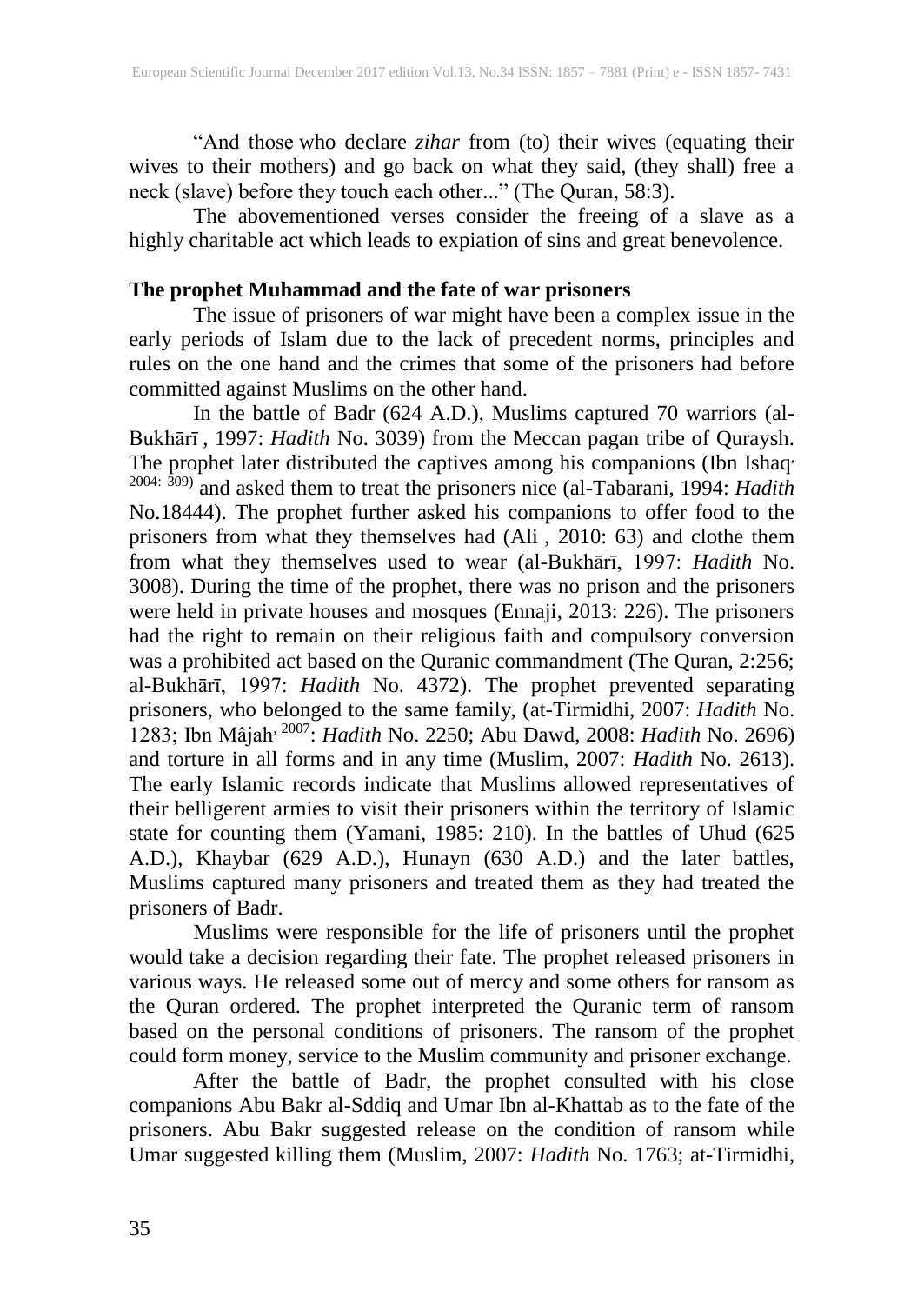2007: *Hadith* No. 1567). The prophet later ransomed the prisoners for their freedom. He required the rich prisoners to pay an amount of money based on their financial situation. He required the poor but literate prisoners to teach ten Muslim children to read and write. He released the ones who were neither rich nor literate unconditionally (Ibn Ishaq, 2004: 741; The History of al-Tabari, 1987: 69-72; Siddiqi, 1989: 87; Doi, 1983: 95; Khan, 2011: 112). The prophet also practiced prisoner exchange. In several occasions, he released non-Muslim prisoners for his captured companions (Munir, 2010: 466).

The prophet never punished prisoners because they had participated in battles against Muslims and prohibited their execution on this account. It is narrated that the prophet has, when his military commander Khãlid Ibn al-Walid killed some captives from the tribe of Jadhimah, said "O Allãh! I am free from what Khãlid has done" (al-Bukhārī, 1997: *Hadith* No. 4339).

However, Muslims, based on the order of the prophet, executed some prisoners for some crimes and dishonesty during or out of battles. Among the Badr prisoners, Muslims executed two for persecuting Muslims in Makkah (Abu Dawd, 2008: *Hadith* No. 2686; Al-Mubarakpuri, 1996: 229). They also executed two prisoners in the battle of Uhud and one other in Khaibar battle for breaking promises, spying over the Muslim army and breaching treaty rules (Al-Mubarakpuri, 1996: 291, 372). The most complex case was the mass execution of the Jewish tribe of Qurayza in Medina. After the Qurayza breached its peace pact with the other Medina tribes and sided the Quraysh in the battle of Trench (627 A.D.) against Medina, Muslims besieged the Qurayza's neighborhood for 25 days (Ibn Ishaq, 2004: 458-461). Later, both sides agreed on the appointment of an arbitrator to decide on the case. The arbitrator was appointed from the Aws tribe that was the alley of the Qurayza. The arbitrator charged the tribe members with treason and condemned the male members, who were numbered between 600-700, to death (Muslim, 2007: *Hadith* No. 1768; al-Bukhārī, 1997: *Hadith* No. 4121; Ibn Ishaq, 2004: 462-464).

As we noted before, Muslims often enslaved people including prisoners of war. The arbitrator, in the case of the Qurayza tribe, decided on the enslavement of the tribe's women and children who were about 1000 people (Kister, 1986: 93). The Muslim army captivated 100 families in another battle against the tribe of al-Mustaliq (626 A.D.). They released all after the prophet married the daughter of the tribe's chieftain (The History of al-Tabari, 1987: 56-57; Al-Mubarakpuri, 1996: 330). In the Hunayn battle, Muslims enslaved 6000 people from the Hawazin tribe but they freed them soon after the tribe converted to Islam (Ibn Ishaq, 2004:592-596; al-Bukhārī, 1997: *Hadith* No. 3131,3132). However, the practice of slavery in Islamic was essentially different from the slavery practiced by the other civilizations.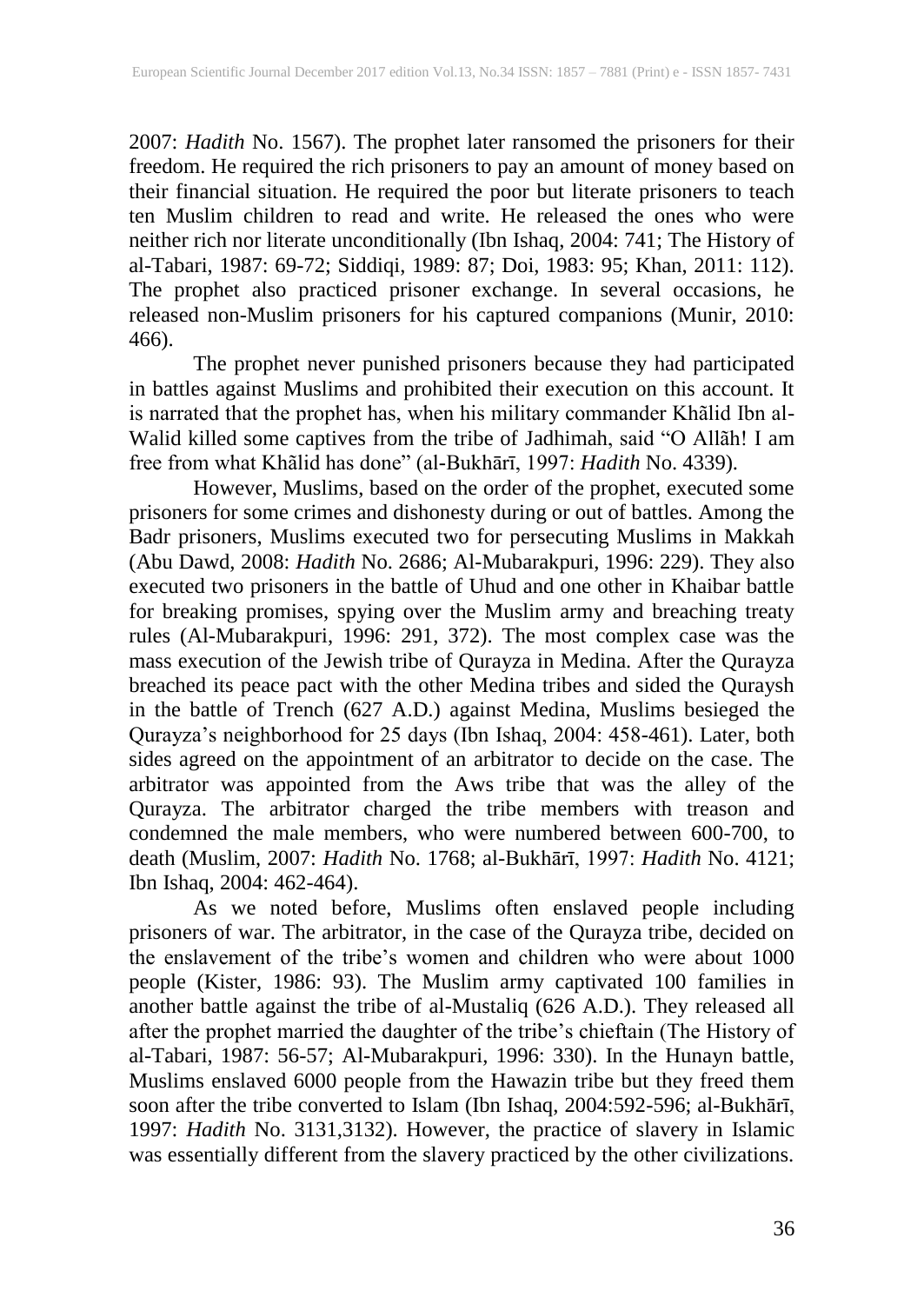In the Islamic tradition, slaves were entitled to the same food, cloth and dwell of their masters. Muslims never imposed forced labor or any work upon them that they themselves would not be able to do so. The freeing of slaves was inevitable after they would accept Islam or when there was a certainty that their freedom would not endanger the security and peace of Muslims. The prophet, along with the Quranic verses, encouraged Muslims to treat slaves humanly, feed them adequately, clothe them properly and set them free if they were not dangerous and harmful to the Muslim society. The prophet is reported to have said:

"No one will enter paradise who … mistreats his slaves…" (Bin Hanbal, 2012: *Hadith* No. 32).

"whoever slaps his slave or beats him, his expiation is to manumit him" (Muslim, 2007: *Hadith* No. 1657).

"They (slaves) are your brothers whom Allah has placed under your control, so feed them what you eat, and clothe them with what you wear, and do not burden them with more than they can bear; if you do burden them, then help them" (Muslim, 2007: *Hadith* No. 1661).

"Free the captives (slaves), feed the hungry and pay a visit to the sick" (al-Bukhārī, 1997: *Hadith* No. 3046).

### **ISIS and prisoners of war**

ISIS is an extremist Islamic group which was formed on 8 April 2013 (Mourtada and Gladstone, 2013). However, it had operated under different names from the beginning of 2000s (Zelin, 2014: 1-4; Bunzel, 2015: 13-25; Hashim, 2014: 2-11). The group waged a very indiscriminate war against Iraq and Syria under the leadership of the Iraqi *jihadi* Abu Bakr al-Baghdadi between 2013 and 2014. Consequently, it took control of half of Syria and one third of Iraq and announced an Islamic Caliphate on 29 June 2014 (This is the promise of Allah, 2014).

The international human rights bodies including the United Nations Assistant Mission for Iraq (UNAMI) and the Office of the Higher Commission for Human Rights (OHCHR), Human Rights Watch, Amnesty International and United Nations Human Rights Council (UNHRC) gathered many authentic evidences that indicated ISIS took many combatants and civilians prisoners during its military operations against the two countries. The majority of ISIS prisoners were possibly from the Iraqi armed forces, Iraqi Kurdish forces known as the *Peshmerga* forces, Syrian regime military forces, government opposition group of the Free Syrian Army (FSA), Syrian Kurdish forces knowns as the *Yekîneyên Parastina Gel* (YPJ) (People's Protection Units) and Syrian Democratic Forces (SDF) supported by the international coalition. The group captured some civilians for being affiliated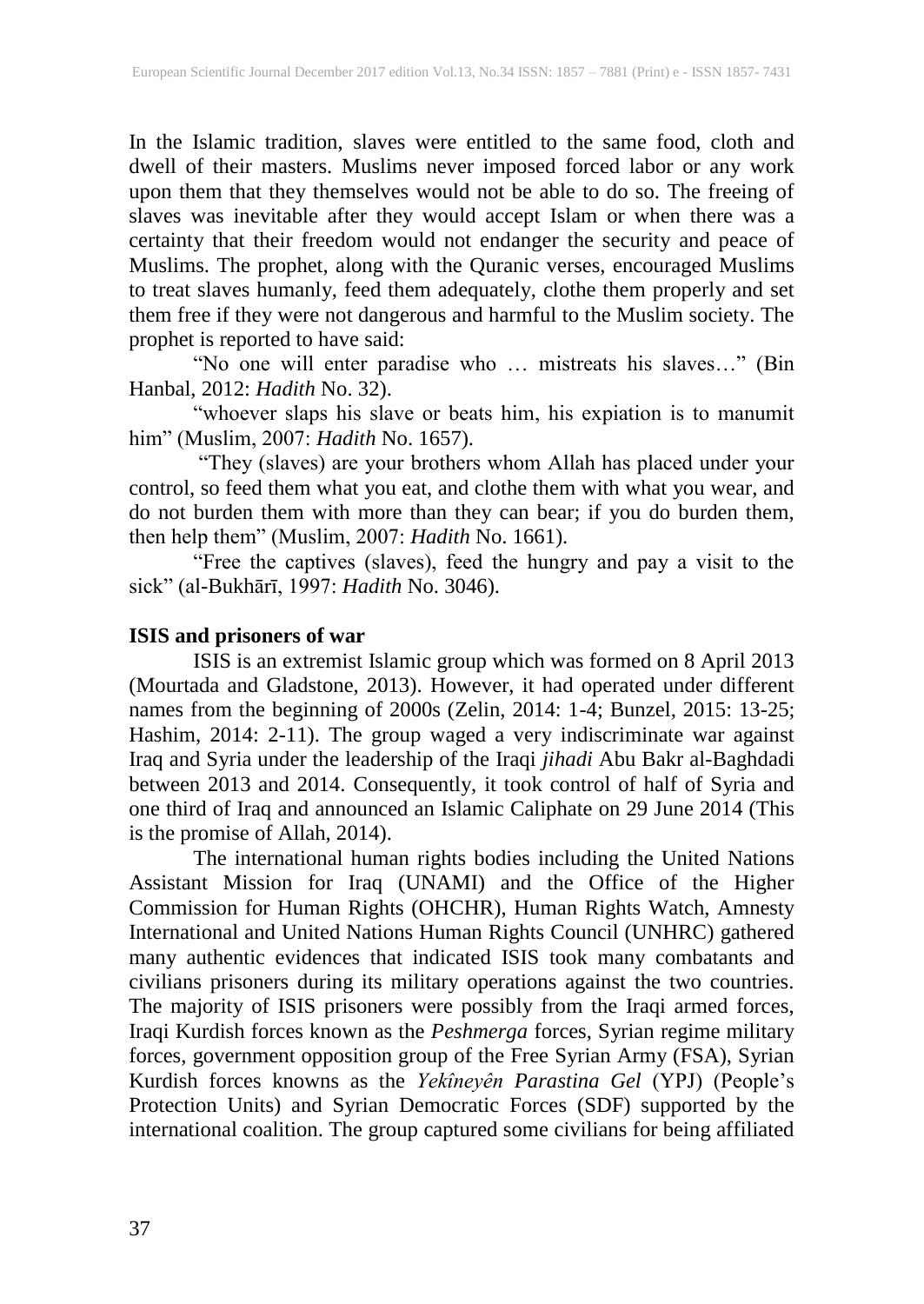with the Iraqi and Syrian military forces and the rival armed groups and some others based on their religious faith. some others based on their religious faith.

According to the available evidences, ISIS held the prisoners in various places across Iraq and Syria including captured prisons, military bases, hospitals, schools and civilian houses (UNHRC, 14 November 2014: 7). Some former prisoners have reported that the places were usually overcrowded and dirty. The group left the prisoners without lights, adequate food, medical care, defence counsel and any communication with outside of the cells (UNHRC, 13 August 2014: 11). Amnesty international has documented various methods that the group used to torture prisoners. Accordingly, the ISIS fighters flogged prisoners with belts, cables and electric shocks (Amnesty International, 2013). The UNHRC reported that the group often hanged prisoners by their arms (UNHRC, 14 November 2014: 7). Some former detainees exposed some psychological torturing methods. According to them, the ISIS prison guards constantly talked about the group's revenge from them, placed knives on their necks and showed severed heads with the threat of similar fate to them (Shammas, 2016).

Most of the available evidences regarding the torture of war prisoners, however, have been documented in Syria; ISIS adopted and practiced the same policy in Iraq. The reason was perhaps that the focus of the human rights bodies, in Iraq, was more on the unspeakable mass executions of prisoners by the group.

### **ISIS and the fate of war prisoners**

After ISIS entered Iraq from the Syrian borders on 10 June 2014 (UNAMI and OHCHR, [5 June–5 July](http://www.ohchr.org/Documents/Countries/IQ/UNAMI_OHCHR_POC_Report_FINAL_6July_10September2014.pdf) 2014: 3), it started retaliating against the former soldiers, former members of the security forces, former police officers and former pilots and air force recruits who were trapped within the controlled cities. The group also captured many others including *peshmerga* fighters during battle. ISIS attacked the northern Iraqi Ninewah province and abducted thousands of Christians, Yazidis, *Shi'a* Shabaks and Turkmens for their distinct religious belief and practice (UNAMI and OHCHR, [6 July–10](http://www.ohchr.org/Documents/Countries/IQ/UNAMI_OHCHR_POC_Report_FINAL_6July_10September2014.pdf) [September 2014:](http://www.ohchr.org/Documents/Countries/IQ/UNAMI_OHCHR_POC_Report_FINAL_6July_10September2014.pdf) 11-17; UNAMI and OHCHR, August 2016: 6-7).

The group established irregular courts, known as the *Shari'a* courts, to decide on the fate of victims (UNAMI and OHCHR, [6 July–10 September](http://www.ohchr.org/Documents/Countries/IQ/UNAMI_OHCHR_POC_Report_FINAL_6July_10September2014.pdf)  [2014:](http://www.ohchr.org/Documents/Countries/IQ/UNAMI_OHCHR_POC_Report_FINAL_6July_10September2014.pdf) 6; UNAMI and OHCHR, [1 May–31](http://www.ohchr.org/Documents/Countries/IQ/UNAMI_OHCHR_POC_Report_FINAL_6July_10September2014.pdf) October 2015: 11-12). According to Amnesty International, the courts never provided victims with due process rights (Amnesty International, 2013). The fate of prisoners was based on their religious status before the courts. The courts could decide on amnesty, execution, ransom or enslavement (Varghese, 2014) as mentioned in the Quran and traditions of the prophet Muhammad but they applied the rules as strict as possible.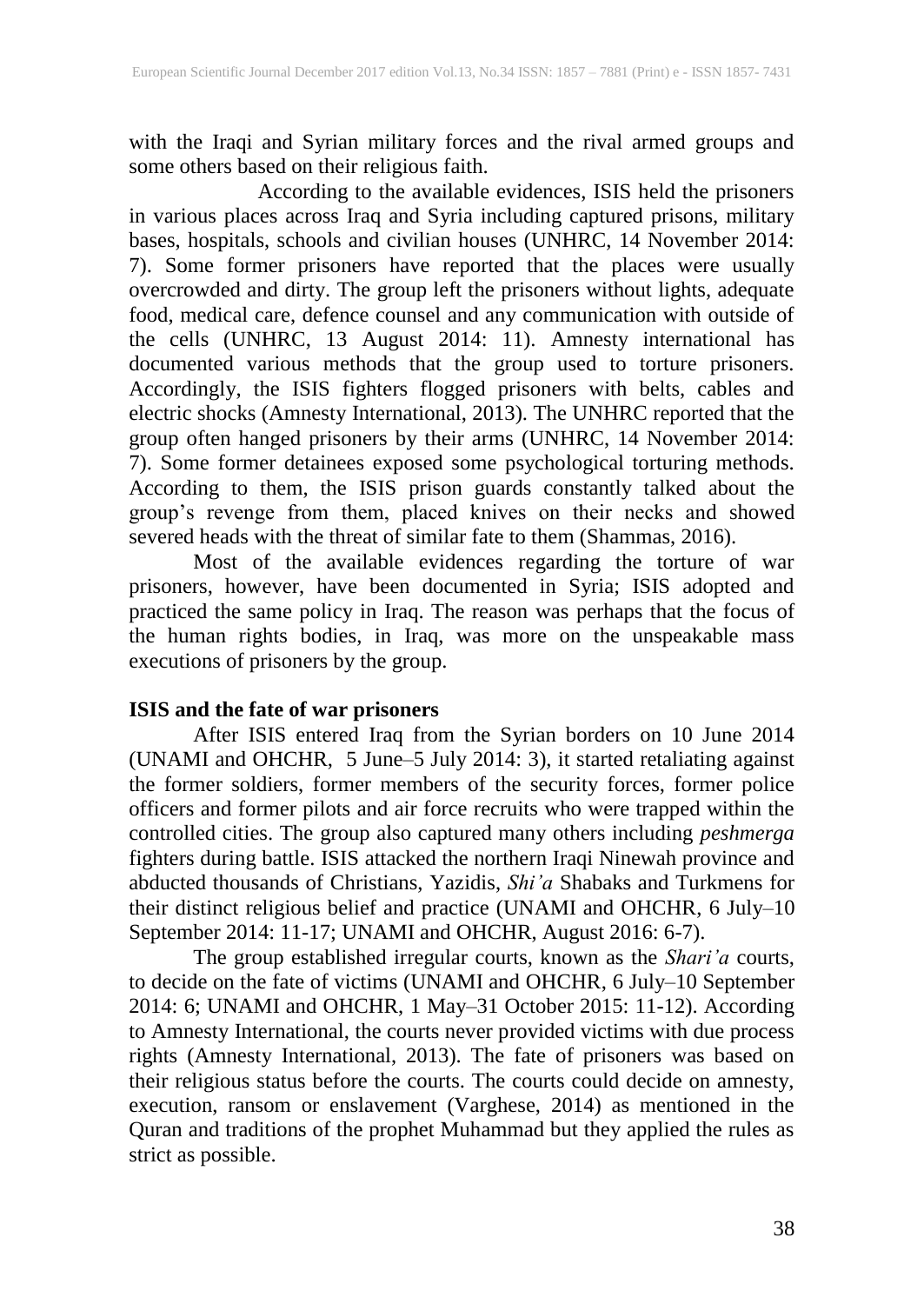ISIS never implemented gratuitous release despite being the most recommended Quranic and prophetic choice. The group though ransomed some few Yazidi security guards and civilians but it demanded millions of dollars from their families (Human Rights Watch, 19 July 2014; UNAMI and OHCHR, [5 June–5 July](http://www.ohchr.org/Documents/Countries/IQ/UNAMI_OHCHR_POC_Report_FINAL_6July_10September2014.pdf) 2014: 19; UNAMI and OHCHR, I1 December 2014- 30 April 2015: 20). The ISIS fighters often practiced prisoner exchange in Syria but there is no evidence shows a similar practice in Iraq. ISIS widely enslaved people particularly the Yazidi members (The Revival of Slavery, 2014: 14-15). The group enslaved more than 6000 Yazidis mostly women and children (UNAMI and OHCHR, August 2016:7). The fighters enforced the enslaved women to convert to Islam. The ones who converted were faced enforced marriage and the ones who refused were held in sexual slavery (UNAMI and OHCHR, I1 December 2014-30 April 2015: 20).

According to the reported criminal incidents, ISIS executed most of the prisoners captured during battle and the ones who had fought against the group before. The group carried out the executions through the most brutal methods of shooting at close range, beheading, hanging and burning victims alive.

The UNAMI and OHCHR reported many execution incidents by ISIS between June and July 2014. According to the reports, ISIS killed hundreds of war prisoners in Tikrit and Awenat-Salahaddin and Riyadh and Rashad-Kirkuk (UNAMI and OHCHR, [5 June–5 July](http://www.ohchr.org/Documents/Countries/IQ/UNAMI_OHCHR_POC_Report_FINAL_6July_10September2014.pdf) 2014: 10-11; UNAMI and OHCHR, [6 July–10 September 2014:](http://www.ohchr.org/Documents/Countries/IQ/UNAMI_OHCHR_POC_Report_FINAL_6July_10September2014.pdf) 6).

ISIS published some photographs on 14 June 2014 that showed mass executions of air force recruits in the Spiker military airbase in Salahaddin. The group, though, claimed the responsibility for the execution of 1700 prisoners (UNAMI and OHCHR, [6 July–10 September 2014:](http://www.ohchr.org/Documents/Countries/IQ/UNAMI_OHCHR_POC_Report_FINAL_6July_10September2014.pdf) 6); Human Rights Watch estimated the victims to be between 125 and 150 prisoners (Human Rights Watch, 26 June 2014).

The group often carried out mass executions and later buried the victims in mass graves. Based on the UNAMI and OHCHR reports, people found hundreds of corpses of the executed war poisoners in Baquba-Kirkuk, Abbasiyah-Tikrit-Salahaddin, Jumela village-Salahaddin, Sulaiman Bek-Kirkuk, Hawija-Kirkuk, Wahda-Diyala in July and August 2014 (UNAMI and OHCHR, [6 July–10 September 2014:](http://www.ohchr.org/Documents/Countries/IQ/UNAMI_OHCHR_POC_Report_FINAL_6July_10September2014.pdf) 6-7).

ISIS published a video, in late August 2014, in which showing the behedging of a Kurdish *Peshmerga* fighter and threatening the execution of 14 others (Mamoun, 2014)*.* In March 2015, the group released another video indicating the beheading of three other *Peshmergas* (Islamic State Video, 2015). The ISIS fighters, according to UNAMI and OHCHR, hanged a soldier from the *Muadhaffen* bridge in Fallujah, Anbar on 20 May 2015 after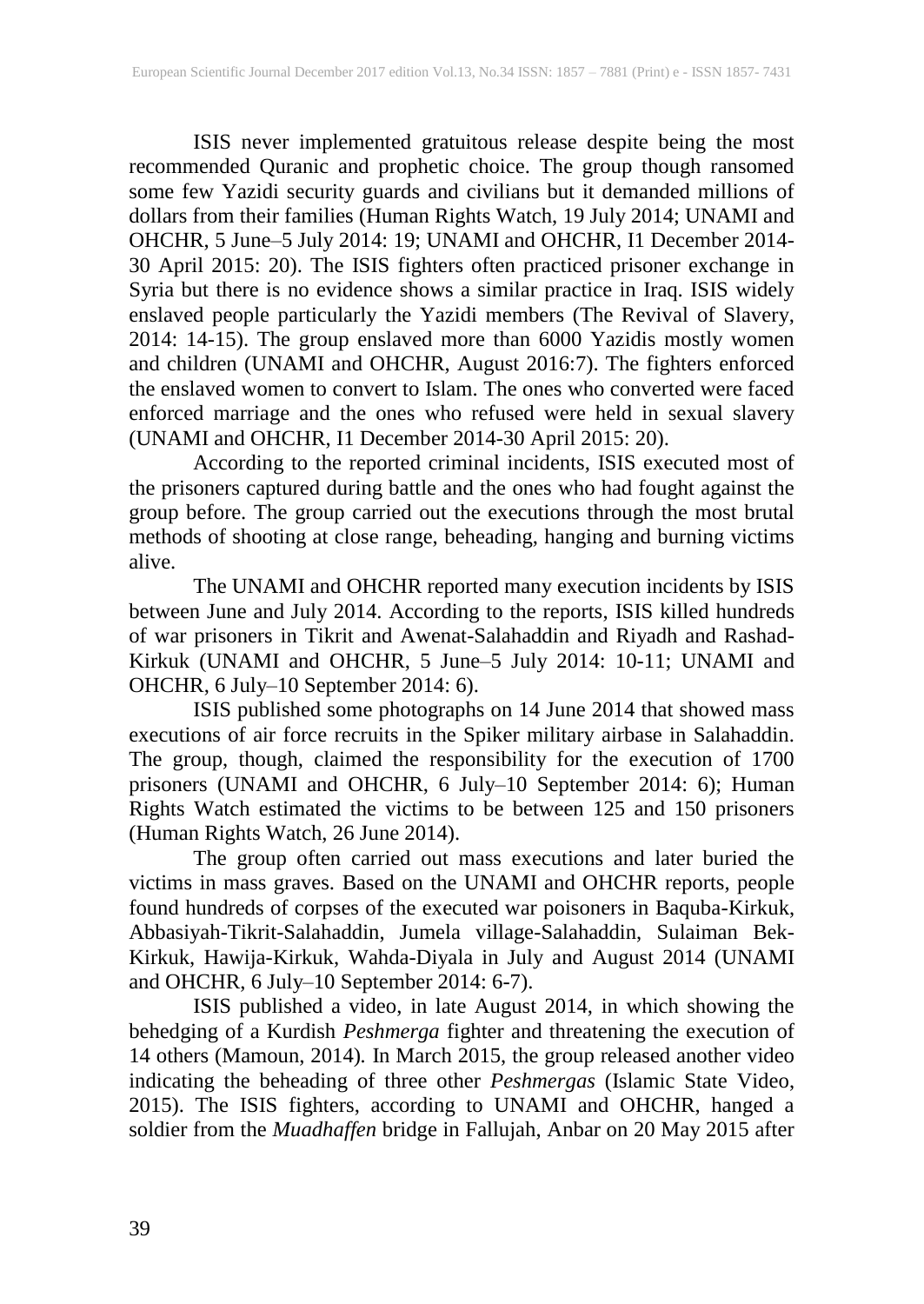they captured him wounded during armed conflict (UNAMI and OHCHR, I May-31 October 2015: 12).

The group again carried out a series of mass executions of war prisoners in al-Wafa- Anbar, Tikrit-Salahaddin, al-Door-Salahaddin, Aski-Mosul, Badush prison-Mosul from December 2014 to March 2015 (UNAMI and OHCHR, I1 December 2014-30 April 2015: 11-12).

The ISIS fighters killed civilians for working with, supporting or providing information to the Iraqi Security and Kurdish *Peshmerga* forces. The group executed thousands of civilians for this reason in different areas of Mosul and Salahaddin from June 2014 to September 2015 (UNAMI and OHCHR, 5 June-5 July 2014: 9; UNAMI and OHCHR, I May-31 October 2015: 9). ISIS was also accused of abducting and killing many members of the government loyal tribes for the same reason. The fighters from the group executed hundreds from the *Sunni* tribes of Albu Nimr, al-Jaburi, Jumaili, Qaisi, and al-Douri in Anbar, Salahaddin and Mosul from October 2014 to April 2015 (Amnesty International, 2015: 193; UNAMI and OHCHR, 11 December 2014-30 April 2015: 12; UNAMI and OHCHR, I May-31 October 2015: 9).

ISIS similarly captured many civilians, government soldiers, fighters of and people affiliated with the other rebel groups in Syria. The group never released prisoners out of grace neither did ransom them except some few unsuccessful demands of millions of dollars regarding some Christian civilians and international hostages (Lodge, 2015; Mullen, 2015) but the group released some captured Kurdish children and civilians in exchange for their captured fighters by the YPJ (UNHRC, 13 August 2014: 8; UNHRC, 12 February 2014: 10). The ISIS fighters took some enslaved Yazidi women and girls to Syria either as their wives or slaves to provide them with sexual service (UNHRC, 14 November 2014: 9; UNHRC, 5 February 2015: 49) but they did not enslave any people there.

The group, similarly to its war prisoners in Iraq, executed most of its Syrian prisoners captured during conflicts for merely fighting them. Based on the report of the UNHRC, public executions were the common spectacle of Fridays in the areas under the control of the group (UNHRC, 13 August 2014: 7).

The ISIS fighters beheaded hundreds of captured fighters and civilians, some were under 18 years old, in Aleppo and al-Raqqah from February 2014 to April 2014 (UNHRC, 13 August 2014: 7). The group also executed more than 200 government soldiers after controlling a military airbase in Tabqa, al-Raqqah in late August 2014 (UNHRC, 14 November 2014: 11-12; UNHRC, 5 February 2015: 29; Westall and Karouny, 2014). According to the UNHRC, the ISIS fighters killed 350 people after seizing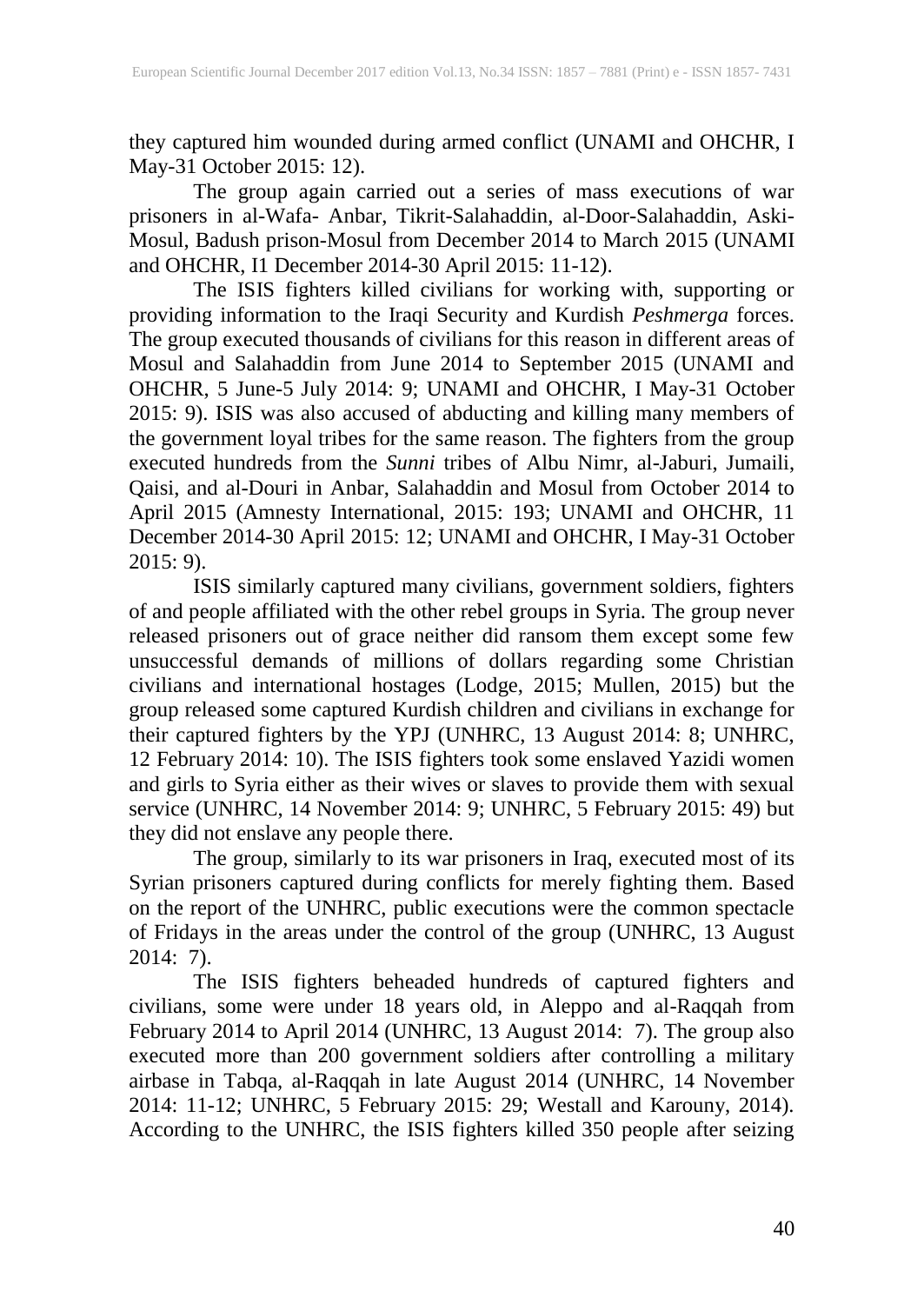the Sha'ar gas field in Homs in July 2014 (UNHRC, 14 November 2014: 12). Among the victims, 200 were government soldiers (Alhamadee, 2014).

ISIS cut the throat of a captured YPG female fighter in Tal Abyad in mid-September 2014 (UN HRC, 14 November 2014: 12). The group executed a fighter from SDF, a man and his son after capturing them in February 2016 for being SDF's informants (UNHRC, 11 August 2016: 12- 13). The UNHRC further reported the burning of about four YPG's fighters alive in March 2016 (UNHRC, 11 August 2016:13).

In February 2015, ISIS released a video showing that the Jordanian pilot [Muath al-Kasasbeh,](https://en.wikipedia.org/wiki/Muath_al-Kasasbeh) arrested in al-Raqqah in December 2014, was being burnt to death (Video: ISIS burns Hostage, 2015). The group also burnt two captured Turkish soldiers alive in Aleppo in December 2016 (Watch: ISIS releases Video, 2017).

#### **Conclusion**

Humanitarian law is a set of rules and customs which are applicable during armed conflict to protect noncombatants and mitigate fatal effects of war through the prohibition of certain methods of warfare. The origins of the law date back to the ancient religions and civilizations. Hence, Islam can be studied as a significant precedent of modern international humanitarian law.

Islam is primarily based on the Quran and traditions of the prophet Muhammad. The two sources entail various humanitarian rules that they played effective roles during battles for many centuries. The Quran includes many verses as to the treatment of prisoners of war. The verses guide Muslims to capture combatants after they defeat their belligerent armies and before the termination of war. They advise Muslims to treat prisoners with dignity, kindness and generosity. The verses further clarify to Muslims that the fate of prisoners should be release either out of grace or for ransom. The teachings and practices of the prophet Muhammad are similarly a significant humanitarian guidance as to the treatment of war prisoners. The prophet captured many prisoners based on the Quranic permission during the battles took place in his life time. He treated them as humanly as the Quranic verses required. He eventually released all either unconditionally or upon ransom for money or a service. The Quran though never mentions enslavement regarding war prisoners; Muslims enslaved them many times during their battles. However, the notion and reason of enslavement by Muslims was seemingly different from slavery practiced outside of the Islamic world. Muslims used the common practice of enslavement to integrate non-Muslims into the Islam society. They usually treated them in a way that they themselves wanted to be treated, fed them from what they themselves used to eat, clothe them from what they themselves had to wear and freed them when they were not harmful to the communities. The prophet never executed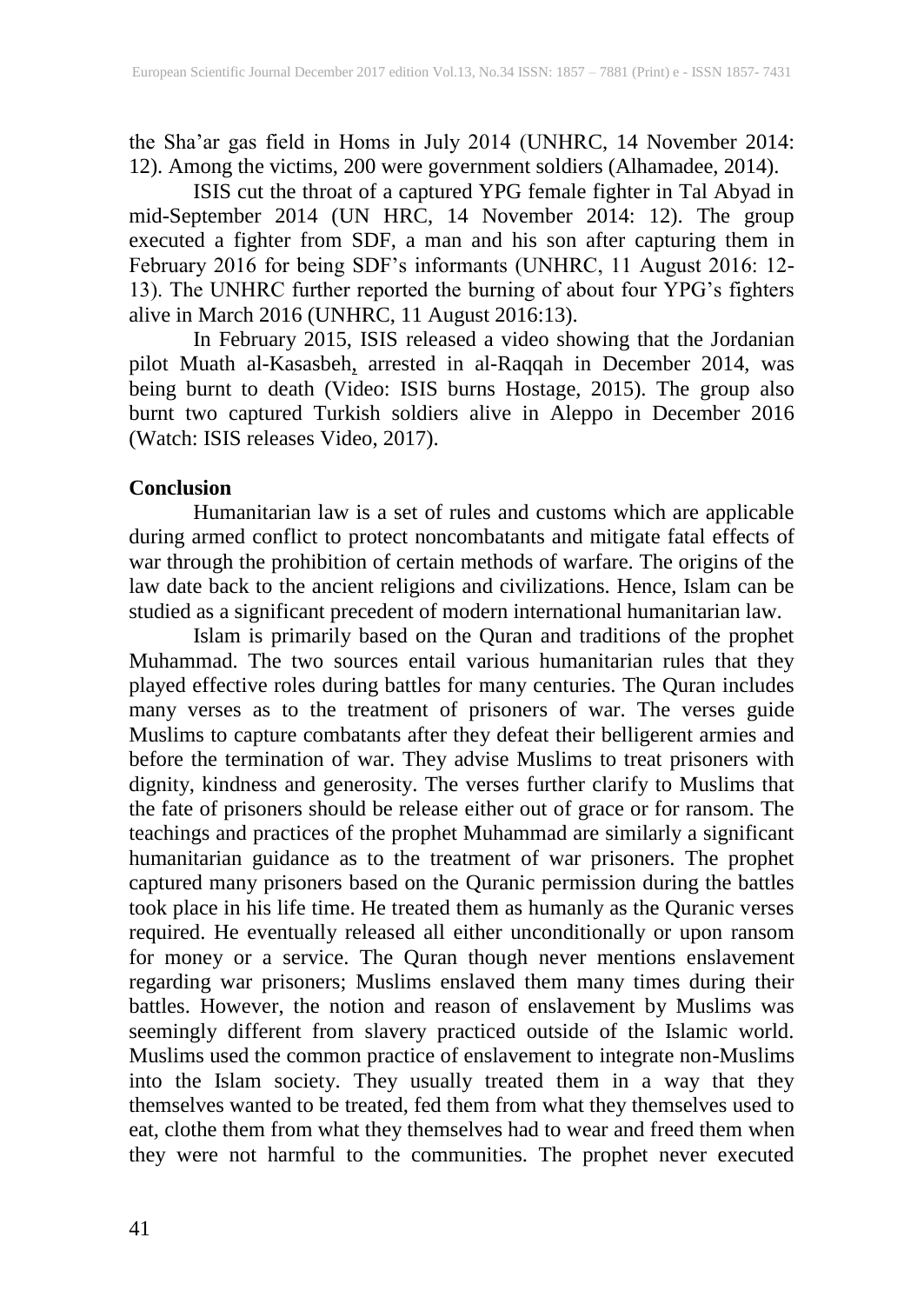prisoners except the ones charged with crimes and dishonesty against Muslims.

ISIS is a radical Islamic group that captured large areas from the territory of Iraq and Syria between 2013 and 2014. The group committed serious atrocities of concern to mankind in the course of its military campaigns against the two countries. One of the most heinous atrocities of the group was the mistreatment and execution of war prisoners. The group captured many civilians and combatants from the Iraqi and Syrian armed forces, Syrian rival groups and Iraqi and Syrian Kurdish forces. The group tortured prisoners in the most inhuman methods including whipping, electrocuting, suspending them by their arms from walls and surrounding them with psychological horror. ISIS carried out mass executions of the prisoners for taking part in battle against its fighters. The methods of the group's execution varied from shooting and beheading to hanging and burning alive. There is, however, not a clear statistic as to the number of the victims; the number exceeds tens of thousands.

The author argues that the war of ISIS is quite offensive namely to Muslims and therefore it can never be justified by the Quranic verses and traditions of the prophet Muhammad as *jihad*. The group never adhered the humanitarian rules prescribed in the Quran and traditions of the prophet Muhammad specifically regarding the prisoners of war. The Quran and the prophet thoroughly prohibited Muslims from torturing pagan prisoners but ISIS tortured Muslims in the most brutal ways. The Quran and the prophet never allowed the execution of pagan prisoners for merely participating in battles against Muslims but ISIS carried out such a punishment for such a reason against Muslims. The ISIS treatment of war prisoners looks more like the treatment of armies fought Muslims rather than the treatment of Muslims against others. Therefore, the group is responsible for its atrocities against war prisoners in Iraq and Syria.

#### **References:**

- 1. Al-Buti, Muhammad Said R., *Jihad fil Islam*, (Beirut: Dar al-Fikr,1995).
- 2. Alhamadee, Mousab, "Syria fights to free Gas Field from Islamic State", *The Sacramento Bee*, (19 July 2014). Available at: <http://www.sacbee.com/news/nation-world/article2604328.html> (Accessed:16 July 2017).
- 3. Ali, Sayed Ameer, *The Spirit of Islam: A History of the Evolution and Ideals of Islam with a life of the Prophet*, (New York: Cosimo Classics, 2010).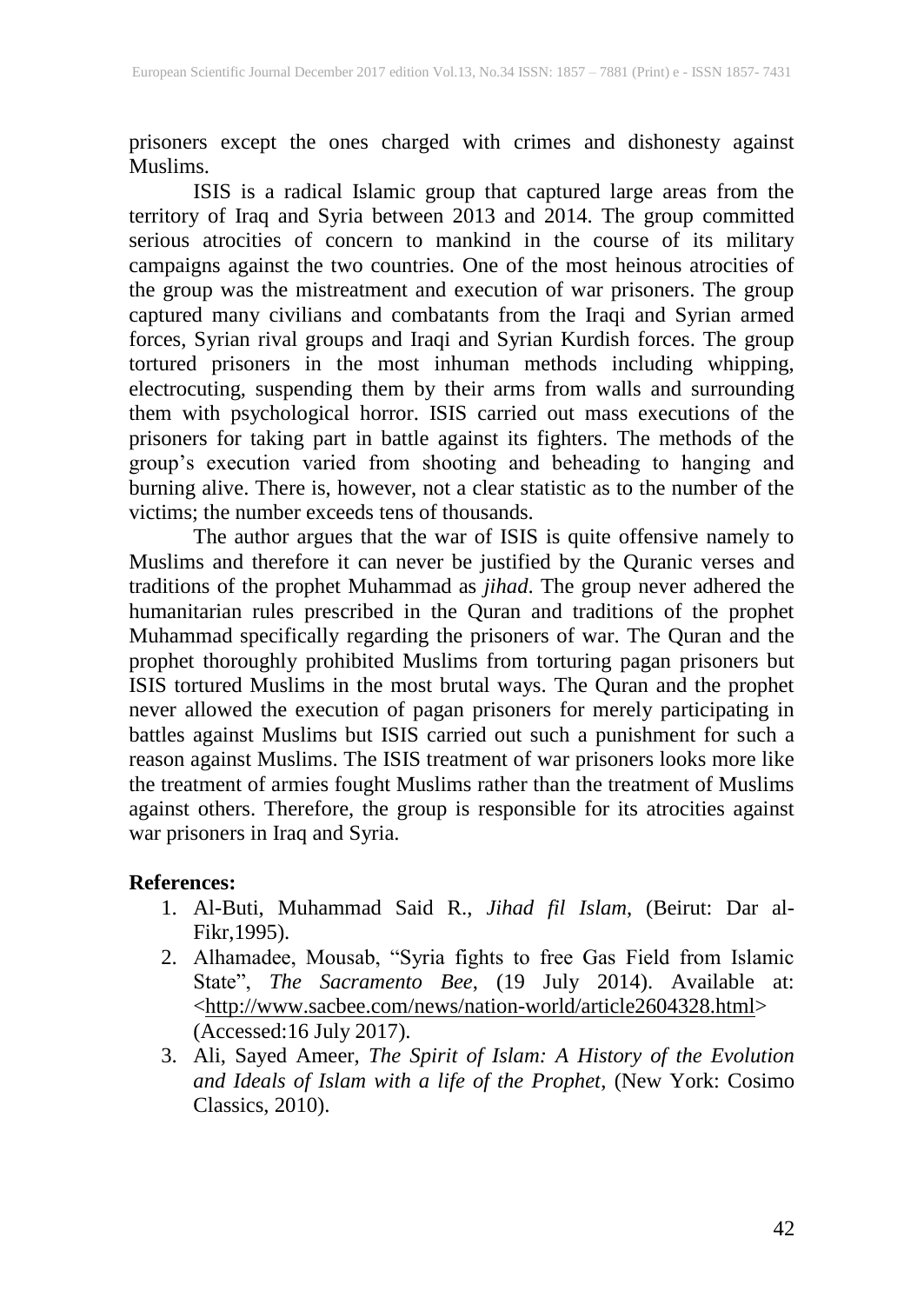- 4. Al-Mubarakpuri, Safi-ur-Rahman, *Ar-Raheeq al-Makhtum: The* biography of the Noble Prophet, 1<sup>st</sup> ed., (Riyadh *et al*: Dar-us-Salam,  $1996$ ).
- 5. Al-Tabarani, Sulaiman bin Ahmad, *Mu'jam al-Kabeer*, (Riyadh: Dar al-Samihi, 1994).
- 6. Amnesty International, "Syria: Harrowing Torture, Summary Killings in Secret ISIS Detention Centers", (19 December 2013). Available at:<https://www.amnesty.org/en/latest/news/2013/12/ syriaharrowing-torture-summary-killings-secret-isis-detentioncentres/>(Accessed: 7 June2017).
- 7. Amnesty International, "The State of the World's Human Rights: Report 2014/2015", 2015.
- 8. Bennoune, Karima, "*As-Salāmu `Alaykum*? Humanitarian Law in Islamic Jurisprudence", *Michigan Journal of International Law,* Vol. 15, 1994, pp. 605-643.
- 9. Bunzel, Cole, *From Paper State to Caliphate: The Ideology of the Islamic State*, Center for Middle East Policy at BROOKINGS, (March 2015).
- 10. Dahlan, Ahmad b. Zayni, *al-Sirah al-Nubawiyyah*, 1 st ed., Vol. 2, (Halb: Dar al-Qualam al-'Arabi, 1417/1996).
- 11. Doi, Abdur Rahman I., *Non-Muslims Under Shari'ah (Islamic Law)*, (London: Taha Publishers, 1983).
- 12. Ennaji, Mohammed, *Slavery, the State and Islam*, Translated by: Teresa Lavender Fagan, (Cambridge *et al*: Cambridge University Press, 2013).
- 13. Gilsinan, Kathy, "The Many Ways to Map the Islamic 'State'", *The Atlantic*, (27 August 2014). Available at: *Atlantic*, (27 August 2014). Available at: <https://www.theatlantic.com/international/archive/2014/08/themany-ways-to-map -the-islamic-state/379196/> (Accessed: 3 May 2017).
- 14. Hashim, Ahmed S., *From Al-Qaeda Affiliate to the Rise of the Islamic Caliphate: The Evolution of the Islamic State of Iraq and Syria (ISIS)*, Policy Report, S. Rajaratnam School of International Studies (Nanyang Technological University), (December 2014).
- 15. Human Rights Watch, "Iraq: ISIS abducting, killing, expelling Minorities", (19 July 2014). Available at: <https://www.hrw.org/news/2014/07/19/iraq-isis-abducting-killingexpelling-mino rities> (Accessed: 10 June 2017).
- 16. Human Rights Watch, "Iraq: ISIS Execution Site Located", (26 June 2014). Available at: <https://www.hrw.org/news/2014/06/26/iraqisis-execution-site-located> (Accessed: 12 June 2017).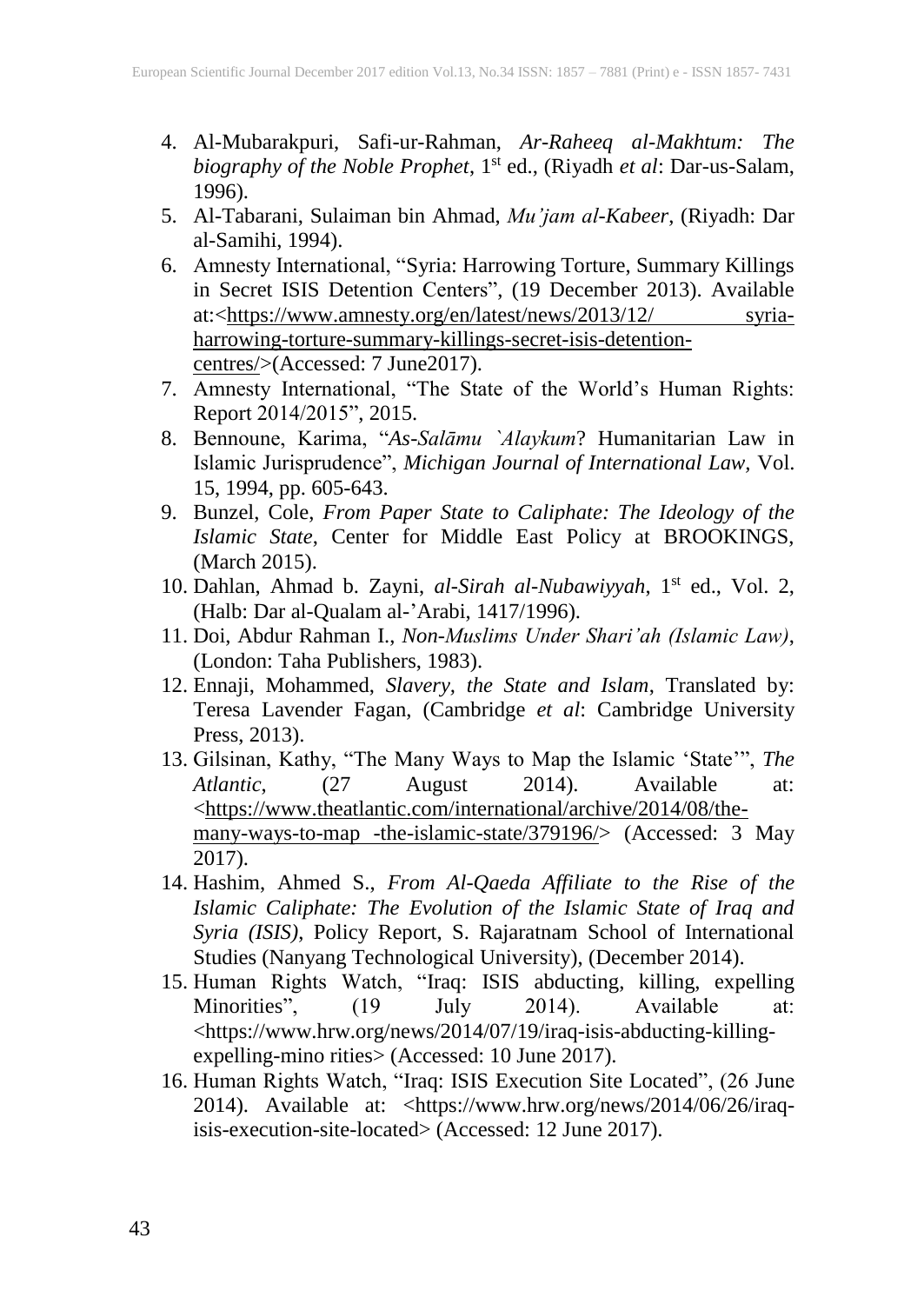- 17. Ibn Ishaq, *The life of Muhammad*, Translated by: A. Guillaume, (Oxford *et al*: Oxford University Press, 2004).
- 18. "Islamic State Video purports to show Kurdish *Peshmerga* Beheadings", *Reuters*, (30 March 2015). Available at: <http://www.reuters.com/article/us-mideast-crisis-islamicstatebeheading/isl amic-state-video-purports-to-show-kurdish-peshmergabeheadings-idUSKBN0MG0VH2015032 0> (Accessed: 13 June 2017).
- 19. *Jâmi' at-Tirmidhi*, Translated by Abu Khaliyl, Vol. 3, (Riyadh *et al*: Darussalam, 2007).
- 20. Kabbani, Shaykh Muhammad Hisham, "What is *Jihad*? A Scholar's Prospective", *History of Islam.* Available at: *<*https://historyofislam.com/contents/the-modern-age/what-is-jihada-schola rs-perspectiv/|> (Accessed: 7 May 2017).
- 21. Khan, Q.S., *How to Prosper the Islamic Way*, 1<sup>st</sup> ed., (Mumbai: Tanveer Publication, 2011).
- 22. Kister, M.J., "The Massacre of the Banu Qurayza: A Re-examination of a Tradition", *Jerusalem Studies in Arabic and Islam*, Vol. 8, 1986, pp. 61-96.
- 23. Lodge, Carey, "ISIS 'demand \$30m Ransom for Assyrian Hostages", Christian Today, (10 April 2015). Available at: *Christian Today*, (10 April 2015). Available at: <https://www.christiantoday.com/article/isis.demand.30m.ransom.for . assyria n.hostages/51831.htm> (Accessed: 13 June 2017).
- 24. Mamoun, Abdelhak, "Urgent Video: ISIS beheads Kurdish Soldiers, broadcasts Video from Downtown Mosul", *Iraqi News*, (29 August 2014). Available at: <https://www.iraqinews. com/iraq-war/urgentisis-beheads-kurdish-soliders-broadcasts-video-downtown-mosul/> (Accessed: 12 June 2017).
- 25. Mourtada, Hania and Gladstone, Rick, "Iraq's Branch of Al Qaeda Merges with Syria *Jihadist*s", *The New York Times*, (9 April 2013). Available at:  $\leftarrow$  at:  $\leftarrow$  +  $\leftarrow$  +  $\leftarrow$  +  $\leftarrow$  +  $\leftarrow$  +  $\leftarrow$  +  $\leftarrow$  +  $\leftarrow$  +  $\leftarrow$  +  $\leftarrow$  +  $\leftarrow$  +  $\leftarrow$  +  $\leftarrow$  +  $\leftarrow$  +  $\leftarrow$  +  $\leftarrow$  +  $\leftarrow$  +  $\leftarrow$  +  $\leftarrow$  +  $\leftarrow$  +  $\leftarrow$  +  $\leftarrow$  +  $\leftarrow$  +  $\leftarrow$  +  $\leftarrow$  /2013/04/10/world/middleeast/Iraq-and-Syria-jihadists combine.html> (Accessed: 1 June 2017).
- 26. Mullen, Jethro, "ISIS' High-Profile Hostages", *CNN*, (11 February 2015). Available at: <http:// edition. cnn.com/2015/02/11/world/isishostages/> (Accessed: 13 June 2017).
- 27. Munir, Muhammad, "Debates on the Rights of Prisoners of War in Islamic Law", *Islamic Studies*, Vol. 49, Issue 4, 2010, pp. 463-492.
- 28. Munir, Muhammad, *The Protection of Civilians in War: Noncombatant Immunity in Islamic Law War*, International Islamic University Islamabad, 2011.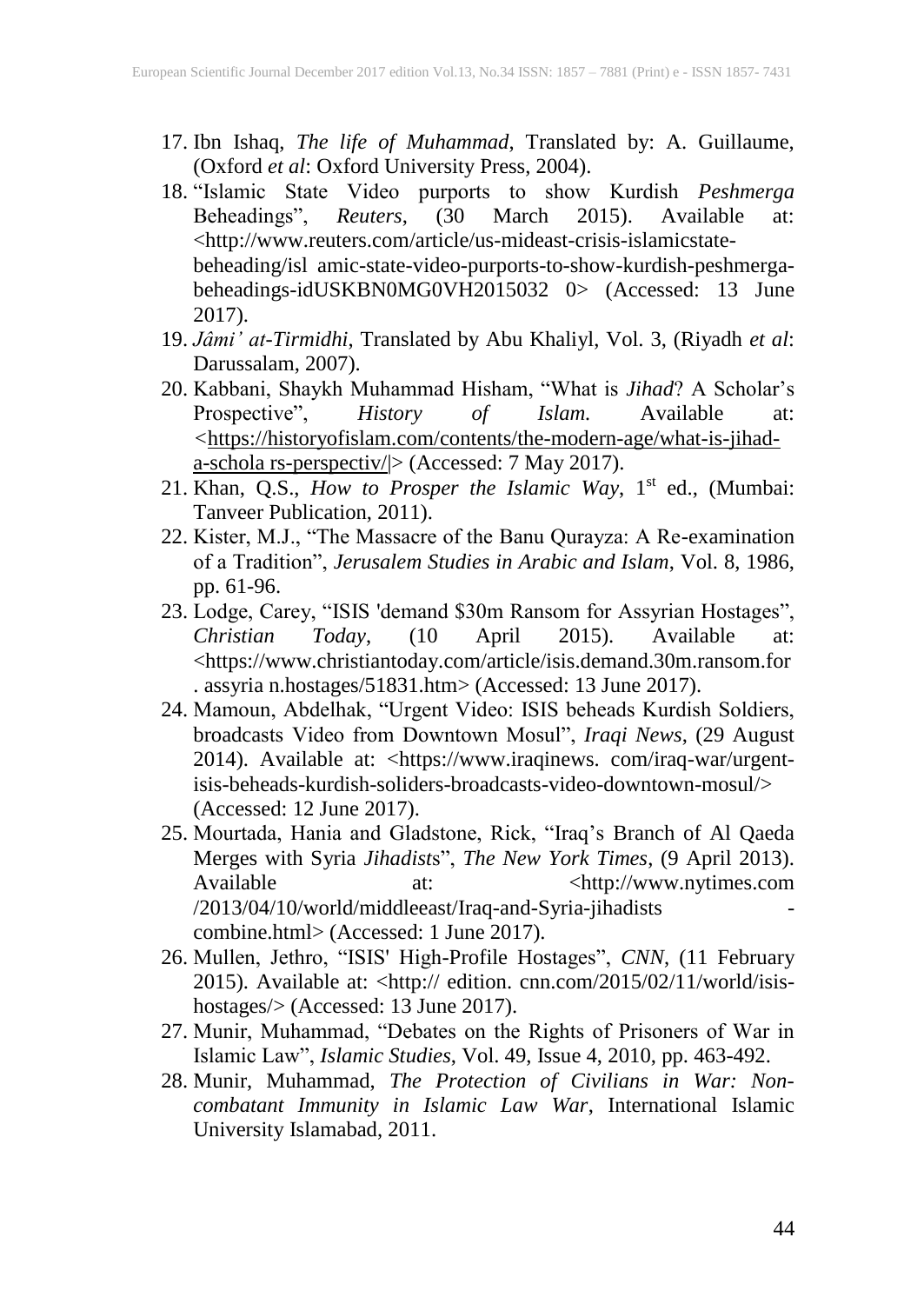- 29. *Musnad Imam Ahmad Bin Hanbal*, Translated by: Nasiruddin al-Khattab, Vol. 1, (Riyad *et al*, Darussalam, 2012).
- 30. *Ṣaḥīḥ al-Bukhārī,* Translated by: Muhammad Muhsin Khan, Vol. 4, 5, (Riyadh *et al*: Darussalam, 1997).
- 31. *Sahih Muslim*, Translated by: Nasiruddin al-Khattab, Vol. 4, 5, 6, (Riyadh *et al*: Darussalam, 2007).
- 32. Shammas, John, "ISIS Monsters use Torture Technique 'The flying Carpet' to force Prisoners to confess", *Mirror*, (22 July 2016). Available at: <http://www.mirror.co.uk/news/world-news/isismonsters-using-spine-snapping-8471128> (Accessed: 9 June 2017).
- 33. Siddiqi, Muhammad Yasin Mazhar, "Role of *Booty* in the Economy during the Prophet's Time", *Journal of King Abdulaziz University: Islamic Economics*, Vol. 1, 1989, pp. 83-115.
- 34. *Sunan Abu Dawd*, Translated by Nasiruddin al-Khattab, Vol. 3, (Riyad *et al*: Darussalam, 2008).
- 35. *Sunan Ibn Mâjah*, Translated by: Nasiruddin al-Khattab, Vol. 3, (Riyadh *et al*: Darussalam, 2007).
- 36. The Geneva Convention for the Amelioration of the Condition of the Wounded and Sick in Armed Forces in the Field (Geneva Convention I), (adopted 22 August 1864, entered into force 22 June 1865), 940 TS 377.
- 37. *The History of al-Tabari (Ta'rikh al-rusul wa 'l-muluk)*, Translated by M v McDonald, Vol. VII, VIII, (New York: State University of New York Press, Albany, 1987).
- 38. The Quran.
- 39. "The Revival of Slavery Before the Hour", *Dabiq*, Issue. 4, 1435 (2014), pp. 14-15. Available at:<https://clarionproject.org/docs/islamic-state-isis-magazine-Issue-4-the-failed-crusade.pdf> (Accessed: 10 June 2017).
- 40. "This is the Promise of Allah", in *Al Jazeera*, Sunni Rebels declare New 'Islamic Caliphate', (30 June 2014). Available at: <http://www.aljazeera.com/news/middleeast/2014/06/isil-declaresnew-islamic-caliphate-20146291732 6669749.html> (Accessed: 2 June 2017).
- 41. United Nations Assistance Mission for Iraq (UNAMI) and Office of the High Commissioner for Human Rights (OHCHR), *"Report on the Protection of Civilians in the Non International Armed Conflict in Iraq: 5 June – 5 July 2014"*.
- 42. UNAMI and OHCHR*, "Report on the Protection of Civilians in the Armed Conflict in Iraq: 6 July–10 September 2014".*
- 43. UNAMI and OHCHR, *"Report on the Protection of Civilians in the Armed Conflict in Iraq: 11 December 2014–30 April 2015"*.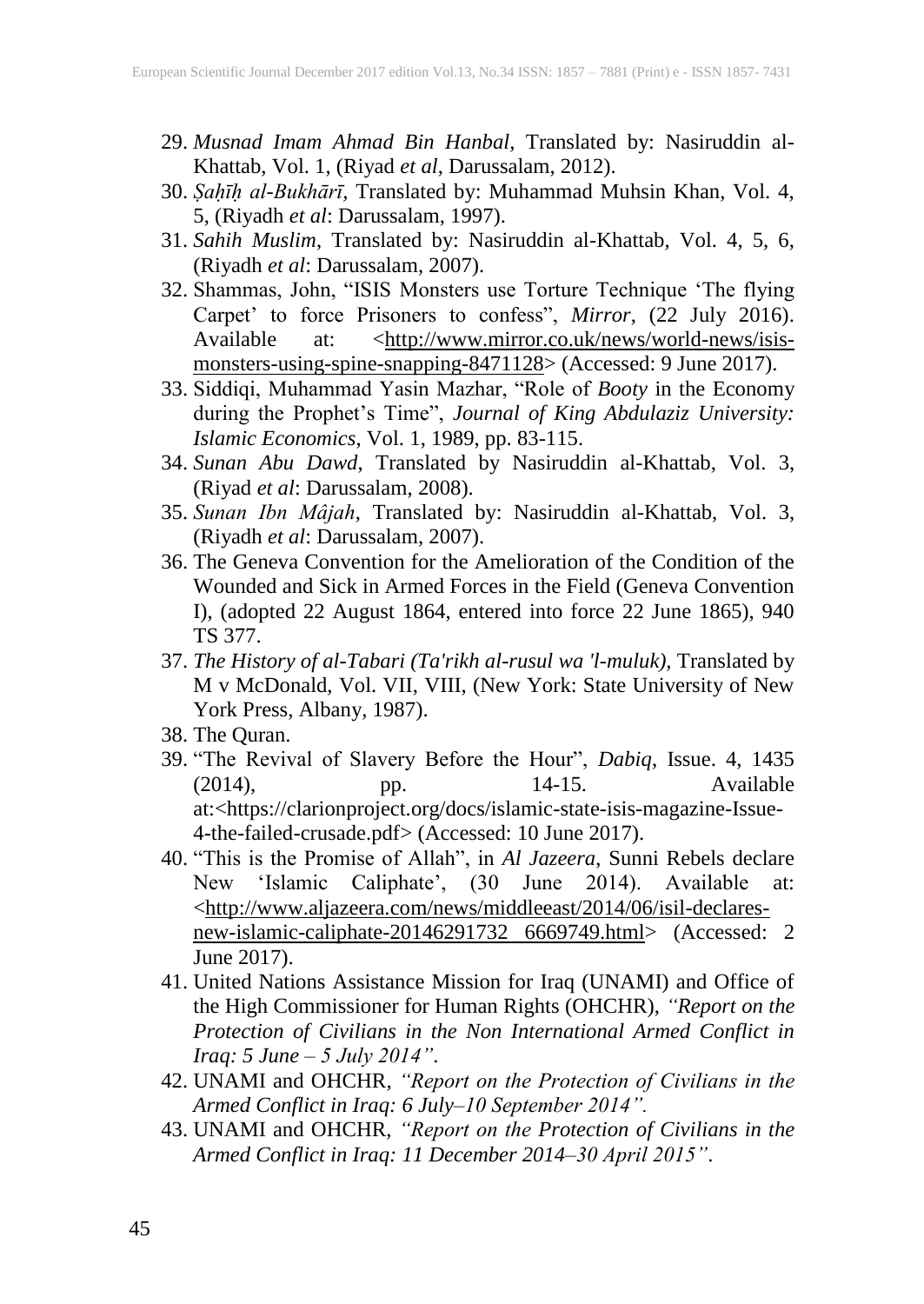- 44. UNAMI and OHCHR, *"Report on the Protection of Civilians in the Armed Conflict in Iraq: 1 May–31 October 2015"*.
- 45. UNAMI and OHCHR, *"A Call for Accountability and Protection: Yazidi Survivors of Atrocities committed by ISIL"*, (August 2016).
- 46. United Nations Human Rights Council (UNHRC), *"Report of the Independent International Commission of Inquiry on the Syrian Arab Republic"*, (14 November 2014).
- 47. UNHRC, *"Report of the Independent International Commission of Inquiry on the Syrian Arab Republic"*, A/HRC/25/65, (12 February  $2014$ ).
- 48. UNHRC, *"Report of the Independent International Commission of Inquiry on the Syrian Arab Republic"*, A/HRC/27/60, (13 August  $2014$ ).
- 49. UNHRC, *"Report of the Independent International Commission of Inquiry on the Syrian Arab Republic",* A/HRC/28/69, (5 February 2015).
- 50. UNHRC, *"Report of the Independent International Commission of Inquiry on the Syrian Arab Republic",* A/HRC/33/55, (11 August 2016).
- 51. Varghese, Johnlee, "ISIS lists out 5 Islamic Reasons to justify Beheading Alan Henning and Other Captives", *International Business Times*, (6 October 2014). Available at: <http://www.ibtimes.co.in/isis-lists-out-5-islamic-reaso ns-justifybeheading-alan-henning-other-captives-610585> (Accessed:10 June 2017).
- 52. "Video: ISIS burns Hostage alive", *Fox News*, (3 February 2015). Available at:  $\langle \frac{http://video.foxnews.com/v/4030}{http://video.foxnews.com/v/4030} \rangle$ 583977001/?#sp=show-clips> (Accessed: 16 June 2017).
- 53. "Watch: ISIS releases Video of burning 2 Caged Turkish Soldiers to Death in English", *Heavy News*, (2 January 2017). Available at: <http://heavy.com/news/2017/01/isis-islamic-state-amaq-news-thecross-of-the-shield-turkey-turkish-soldiers-burned-to-deathexecution-wilayat-halab-aleppo-syria-english-translation-subtitlesvideo/> (Accessed: 16 June 2017).
- 54. Westall, Sylvia and Karouny, Mariam, "Video shows Islamic State executes Scores of Syrian Soldiers" *Reuters*, (28 August 2014). Available at: <http://www.reuters.com/article/us-syria-crisisidUSKBN0GS10O20140828> (Accessed: 16 June 2017).
- *55.* Yamani, Ahmed Z., "Humanitarian International Law in Islam: A General Outlook", *Michigan Year Book of International Legal Studies,* Vol. 7, 1985, pp. 189-215.